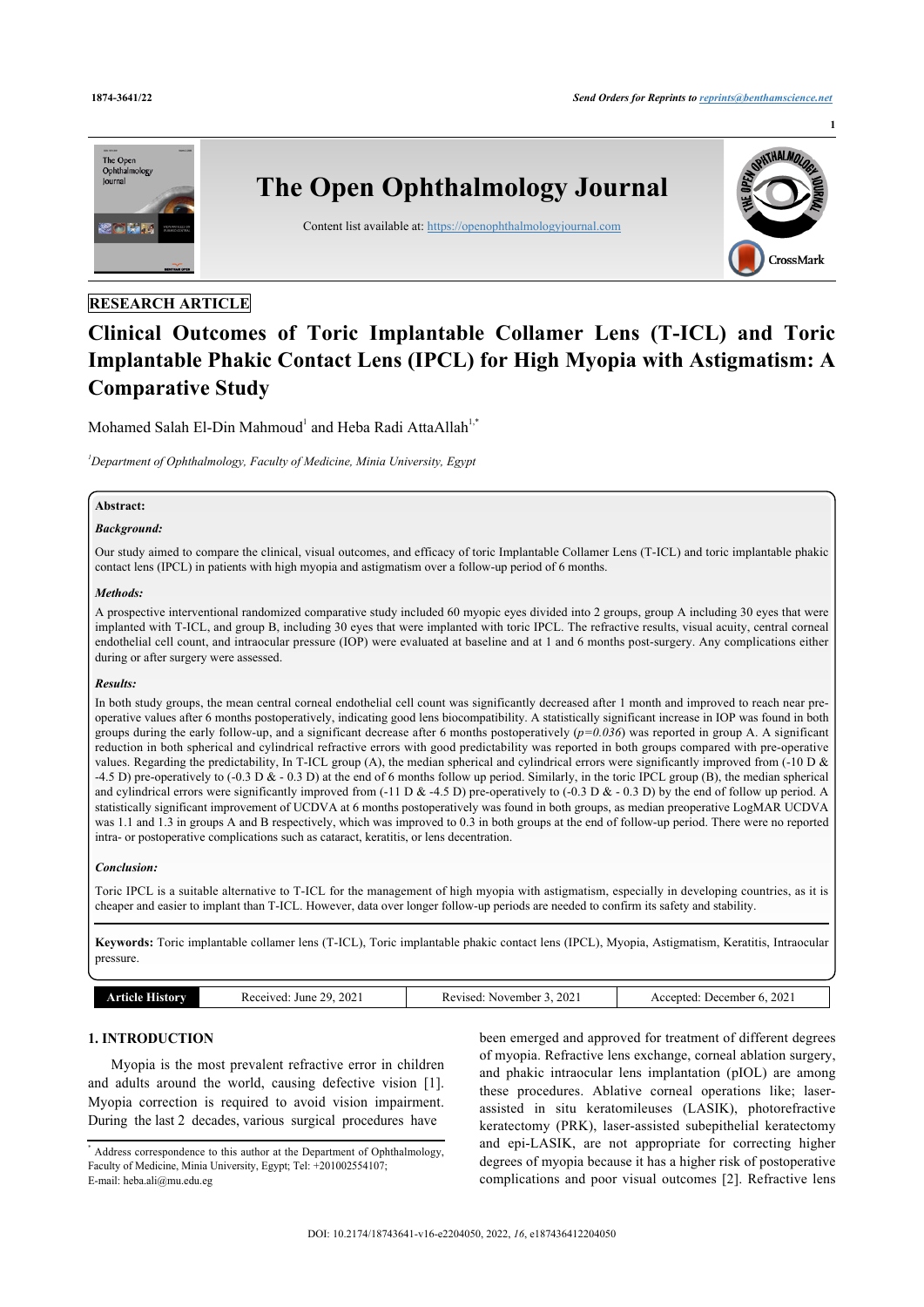surgery is not a suitable treatment option for patients aged less than 40 years due to a higher incidence of retinal detachment and loss of accommodation[[3\]](#page-6-2). Alternatively, phakic intraocular lens implantation (pIOL) can treat significantly higher degrees of myopia that are beyond the range of refractive corneal surgery. Good visual outcomes, higher efficacy, reversibility, preservation of accommodation, longterm predictability, and stability are among the advantages of this procedure[[4](#page-6-3), [5\]](#page-6-4). But as pIOL implantation is an intraocular surgery, it may result in problems such as uveitis, pigment dispersion syndrome, cataract, pupillary block glaucoma, and endophthalmitis[[6](#page-6-5)].

Nowadays, the Implantable Collamer Lens (ICL) (Staar Surgical, Nidau, Switzerland) and the Implantable Phakic Contact Lens (IPCL) (Care Group Sight solutions, India) are the available posterior chamber pIOLs on the market. Due to long-term complications, other PC pIOLs such as the phakic refractive lens (PRL, Zeiss Meditec, Jena, Germany) were phased out of the market[[7](#page-6-6)].

Long-term follow-up has shown that the Visian ICL is a safe and effective treatment choice for moderate to high myopia with astigmatism. However, the financial cost of the implant, particularly in developing nations, is a big issue. The toric IPCL is a novel PC pIOL that may be used for the correction of refractive errors as a cost-effective alternative to the ICL implant, which costs 2.5 times as much as the IPCL implant [\[8,](#page-6-7) [9\]](#page-6-8).

Our study aimed to compare the clinical, visual outcomes, and efficacy of T-ICL and toric IPCL in patients with high myopia with astigmatism over a follow-up period of 6 months.

#### **2. MATERIALS AND METHODS**

## **2.1. Study Design**

<span id="page-1-0"></span>A prospective interventional randomized comparative study was conducted during the period from Sept 2020 to May 2021 at Minia University Hospital and Roaa Eye center. A total of 60 myopic eyes with astigmatism were included and divided into 2 groups, group A included 30 eyes that were implanted with T-ICL, and group B included 30 eyes that were implanted with toric IPCL. An approval from the ethical committee of the Faculty of Medicine, Minia University was obtained (Approval No: 677-9/2020). The study adhered to the tenets of the Declaration of Helsinki, and an informed consent was given by all participants.

The inclusion criteria were: age  $\geq$  21 years, stable refraction (mean spherical equivalent change is  $\leq$  -0.25 D over 1 year), myopia of more than -8 diopters (D) and less than -18 D with astigmatism up to -6 D, endothelial cell count  $\geq$  2500 cells/mm<sup>2</sup>, anterior chamber depth (ACD)  $\geq$  3 mm and IOP < 21 mmHg, with normal ocular examination. Eyes with previous ocular trauma or surgery, other diseases including keratoconus, cataract, glaucoma, uveitis, patients with autoimmune diseases or diabetic patients were excluded from the study.

The following ophthalmic examinations were performed on all patients:

Evaluation of the visual acuity, both uncorrected distance

visual acuity (UCDVA) and best-corrected distance visual acuity (BCDVA), using Snellen charts, values were converted to Logarithm of the minimal angle of resolution (logMAR), fundus examination using Volk 90 D lens (Volk, Mentor, Ohio, USA), cycloplegic refraction using Nidek autoref/keratometer (LS 900, HAAGSTREIT DIAGNOSTICS, Switzerland), measurement of anterior chamber depth (internal ACD, measured from the apex of the posterior corneal surface to the apex of anterior lens capsule), keratometric measurements and pachymetry using Pentacam (Oculus Optikgeräte GmbH, Wetzlar, Germany), Pentacam was used also to exclude cases of keratoconus and ectasia, intraocular pressure (IOP) measurement by Tonopen (Reichert, Inc. USA), central corneal endothelial cell count was assessed by specular microscopy (Tomey EM-3000, Tomey Co, and Japan) and white-to-white (WTW) using a Castroviejo caliper (Ambler Surgical, Germany), which was measured after proper caliper calibration, under topical anesthesia while the patient was seated on the examination chair. Measurement was taken by positioning each tip just beyond the clear corneal borders on the limbus, using the slit lamp biomicroscope.

Refraction, ACD, keratometric measurements, pachymetry, and WTW were the required data for the power calculation with target refraction of emmetropia by modified vertex formula as recommended by the manufacturer. The size of the lens depends on ACD and horizontal WTW.

#### **2.2. T-ICL Design**

The ICL is a biocompatible hydrophilic collagen hydroxyethyl methacrylate copolymer with an ultraviolet light filtering chromophore. It's a foldable lens that can be injected through a corneal incision of 3.2 mm or smaller. In 2018, the FDA approved the toric version for correcting myopia with astigmatism. It has the potential to correct myopia and astigmatism up to -18.0 D and -6.0 D, respectively. The V4c, commonly known as the EVO variant, features a 360 um central port (KS-Aquaport) that precludes the necessity for iridectomy or iridotomy with Nd: YAG [\[10](#page-6-9)] (Fig. **[1](#page-1-0)**).



**Fig. (1).** T-ICL design. The implant has 4 footplates with 2 positioning marks for anterior and posterior orientation, as well as two extended alignment marks for identifying the horizontal axis [[10\]](#page-6-9).

## **2.3. Toric IPCL Design**

The IPCL is a foldable injectable to be injected through a 2.8 mm corneal incision. It has a unique design with 2 holes in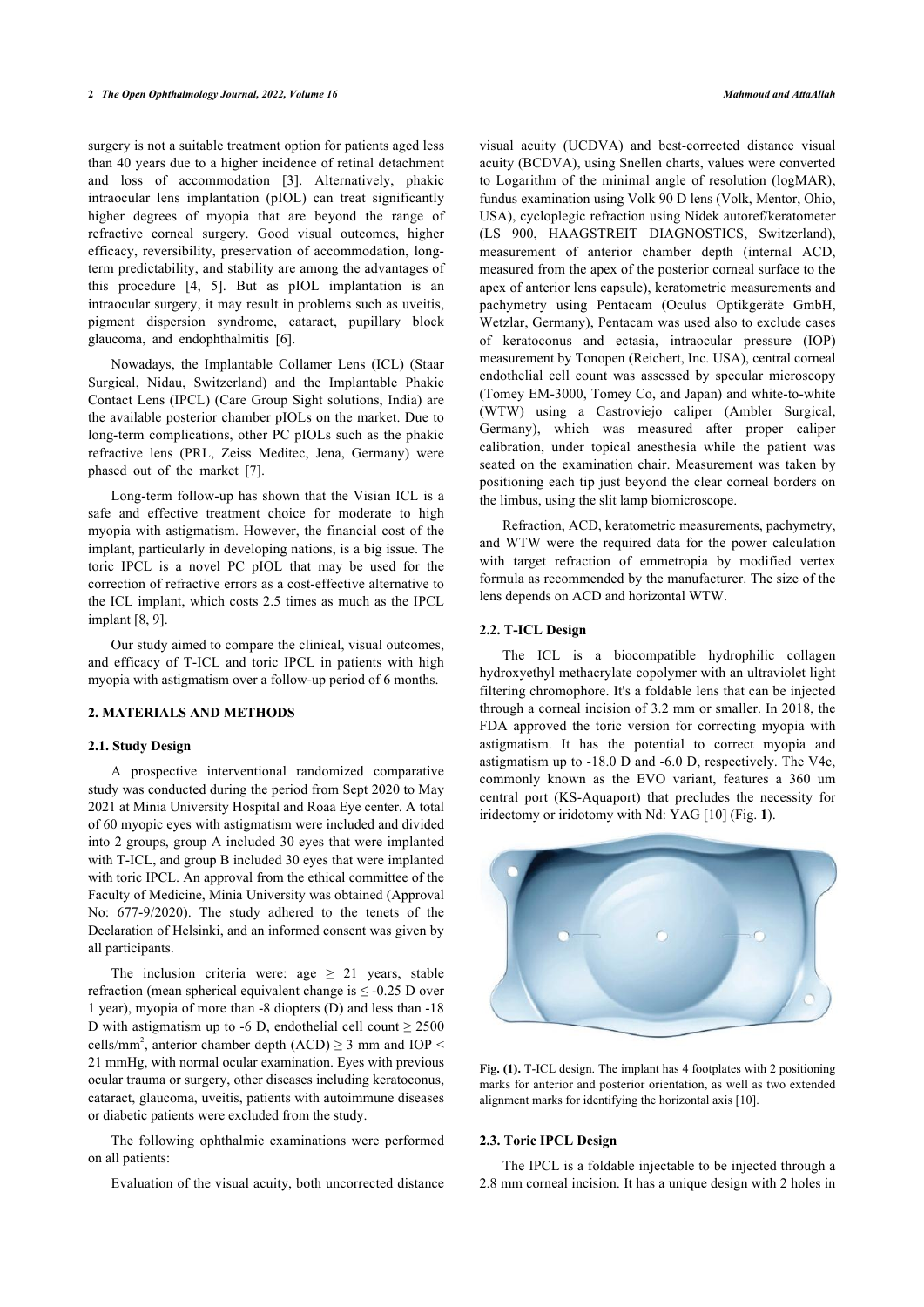the peripheral part from the upper zone and 4 holes outside the optical zone to facilitate loading in the cartridge and unfolding inside the eye, as well as 6 haptics for added stability. The toric design has the potential to correct myopia up to -30 D and astigmatism up to -10 D. The V2.0 design features a central opening of approximately 380 um, which is aimed to minimize glare and light scattering while also facilitating aqueous circulation, hence alleviating the need for peripheral iridectomy (Fig. **[2](#page-2-0)**) [[11\]](#page-6-10).

<span id="page-2-0"></span>

**Fig. (2).** Toric IPCL design. Data is available from the Official Brochure of the lens, available from Care Group; [\(http://caregroupiol.com/products/phakic-lenses/ipcl/\)](http://caregroupiol.com/products/phakic-lenses/ipcl/).

## *2.3.1. Surgical Procedure*

All surgeries were performed under general anesthesia by the same surgeon (M.S). Preoperatively, the pupil was dilated by tropicamide 1% every 10 minutes for a minimum of 30 minutes. To prevent cyclotorsion in the supine position with lens misalignment, the eye was marked with a corneal marker at the horizontal axis at the slit-lamp in the upright position before the surgery. Loading of T-ICL and toric IPCL was done before the corneal incision construction.

## **2.4. T-ICL**

V4c design was used with no need for peripheral iridectomy. A 3.2 mm clear temporal tunnel corneal incision was constructed, with a tunnel length of 1.5 to 1.75 mm parallel to the iris plane. Two side port incisions were made at the 6 and 12 o'clock meridians. Through paracentesis, viscoelastic material (hydroxy propyl methyl cellulose) was injected to partially fill the AC. ICL was injected and allowed to slowly unfold after injection of viscoelastic material. Haptics were tucked under the iris, aligning the toric ICL to the desired axis. To show the degree and direction of rotation from the 0-180 axes, a diagram was given with each lens. Intracameral miotic (Miochol-E: acetylcholine chloride, Bausch & Lomb, Bridgewater, NJ, USA) was injected, then the viscoelastic material was completely irrigated and aspirated, and to ensure that the wounds are watertight, proper hydration of the main wound and side port incisions was performed.

## **2.5. Toric IPCL**

V2.0 design was used with no need for peripheral iridectomy. The cartridge was opened and filled with saline and viscoelastic material. The IPCL was gently held from the container near the haptic using McPherson forceps. The IPCL was placed in the cartridge after detection of its orientation and the cartridge was put in the injector.

A 2.8 mm clear temporal tunnel corneal incision, parallel to the iris plane was constructed, ranging from 1.5 to 1.75 mm for tunnel length. Two side port incisions were made at the 6 and 12 o'clock meridians, and the anterior chamber was partially filled with viscoelastic material (hydroxy propyl methyl cellulose) injected through the paracentesis. The IPCL was slowly injected into the AC for detection of the orientation. The four footplates were placed under the iris plane. Detection of the proper orientation of the toric IPCL in the horizontal axis using the landmarks on the surface of the IPCL was designed to be placed in 0-180 axis. Intracameral miotic (Miochol-E: acetylcholine chloride, Bausch & Lomb, Bridgewater, NJ, USA) was injected, then careful removal of the viscoelastic material through proper irrigation and aspiration was done. Water-tight wounds were then ensured by hydrating the main wound and side ports.

Postoperatively, topical antibiotic as Moxifloxacin HCL 0.5% and topical steroid as Prednisolone acetate 0.5% were used and gradually tapered over 1 month. Topical antiglaucoma eye drops were used as needed in some cases.

UCDVA, BCDVA, cycloplegic refraction, IOP, central endothelium cell count, slit-lamp examination for anterior segment evaluation and adverse effects were recorded at 1 and 6 months postoperatively

#### **2.6. Statistical Analysis**

The collected data were coded, tabulated, and statistically analyzed using SPSS program (Statistical Package for Social Sciences) software version 25.

Descriptive statistics were done for parametric (normally distributed) quantitative data by mean, Standard deviation (SD) and minimum and maximum range and for non-parametric quantitative data by median and interquartile range (IQR), while for qualitative data by frequency and percentage.

Distribution of the data was done by Shapiro Wilk test. Analyses were done between the two groups for parametric quantitative data using Independent Samples T-test and for non-parametric quantitative data using Mann Whitney test.

Analyses were done between the two times within the same group for parametric quantitative data using Paired Samples T test and for non-parametric quantitative data using Wilcoxon's signed rank test.

Analyses were done between the two groups for Qualitative data using Chi Square test.

The level of significance was taken at p-value  $\leq 0.05$ .

## **3. RESULTS**

Thirty eyes in group A were implanted with T-ICL, while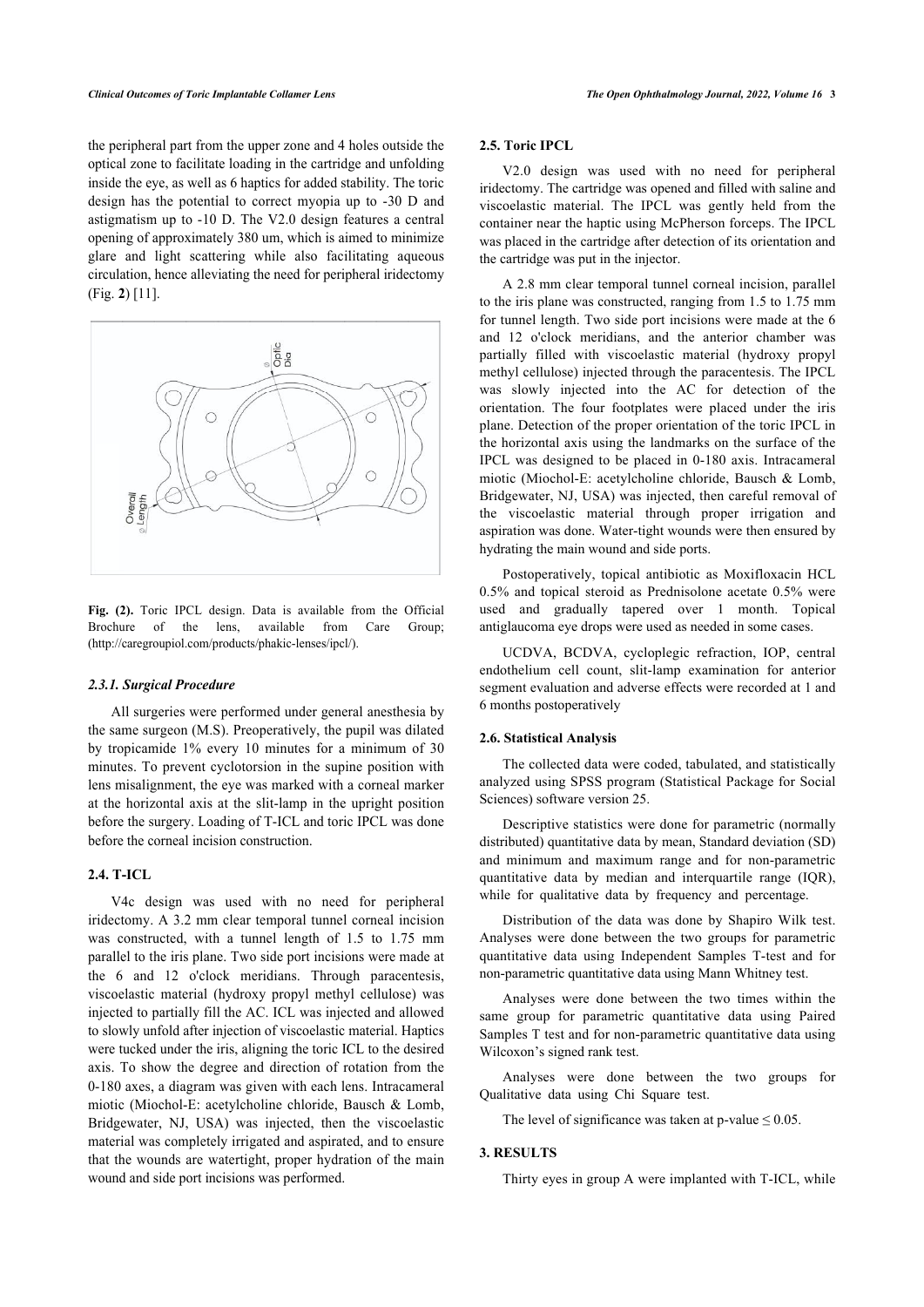## **4** *The Open Ophthalmology Journal, 2022, Volume 16 Mahmoud and AttaAllah*

30 eyes in group B were implanted with toric IPCL. Patients demographic data are summarized in Table **[1](#page-3-0)**.

Both spherical and cylindrical errors were significantly reduced during the follow up period in both groups, without statistically significant difference between the two groups either pre-operatively or during the follow-up period (Table **[2](#page-3-1)**).

A statistically significant improvement of LogMAR

# <span id="page-3-0"></span>**Table 1. Demographic data of the study population.**

UCDVA was observed in both groups during the follow-up period. While, LogMAR BCDVA showed non-statistically significant change during the follow-up period (Table**3**).

A statistically significant increase in IOP was found in both groups during the early follow up, and a significant decrease after 6 months postoperatively (*p=0.036*) was reported in group A (Table**4**).

|            |                        | $ Group\ A(T-ICL) $          | Group B (T IPCL)          | P-value |  |
|------------|------------------------|------------------------------|---------------------------|---------|--|
|            |                        | $N=30$                       | $N=30$                    |         |  |
| Age (year) | Range<br>$Mean \pm SD$ | $(21-38)$<br>$27.4 \pm 6.1$  | $(21-36)$<br>$27.1 \pm 5$ | 0.819   |  |
| <b>Sex</b> | Male<br>Female         | $16(53.3\%)$<br>$14(46.7\%)$ | 20(66.7%)<br>$10(33.3\%)$ | 0.292   |  |

<span id="page-3-1"></span>

| Table 2. Spherical $\&$ cylindrical errors changes in both groups during the follow up period. |  |  |  |
|------------------------------------------------------------------------------------------------|--|--|--|
|                                                                                                |  |  |  |

|                             |                      | Group A (T-ICL)          | Group B (T IPCL)         |         |
|-----------------------------|----------------------|--------------------------|--------------------------|---------|
| <b>Spherical error</b>      |                      | $N=30$                   | $N=30$                   | P-value |
| Preoperative                | Median<br>IQR        | $-10$<br>$(-8: -12)$     | $-11$<br>$(-9.5: -14)$   | 0.101   |
| 1 month postoperatively     | Median<br><b>IQR</b> | $-0.5$<br>$(-0.3: -0.8)$ | $-0.5$<br>$(-0.5:-0.8)$  | 0.272   |
| 6 months postoperatively    | Median<br><b>IQR</b> | $-0.3$<br>$(-0.3: -0.5)$ | $-0.3$<br>$(-0.3:-0.5)$  | 0.738   |
| P-value versus preoperative |                      |                          |                          |         |
| 1 m vs pre                  |                      | $<0.001*$                | $\leq 0.001*$            |         |
| 6 m vs pre                  |                      | $<0.001*$                | $\leq 0.001*$            |         |
| <b>Cylindrical error</b>    |                      |                          |                          |         |
| Preoperative                | Median<br>IQR        | $-4.5$<br>$(-4: -5)$     | $-4.5$<br>$(-4: -5)$     | 0.808   |
| 1 month postoperatively     | Median<br><b>IQR</b> | $-0.8$<br>$(-0.3:-0.8)$  | $-0.5$<br>$(-0.5:-0.8)$  | 0.516   |
| 6 month postoperatively     | Median<br><b>IQR</b> | $-0.3$<br>$(-0.3: -0.5)$ | $-0.3$<br>$(-0.3: -0.5)$ |         |
| P-value versus preoperative |                      |                          |                          |         |
| 1 m vs pre                  |                      | $< 0.001*$               | $\leq 0.001*$            |         |
| 6 m vs pre                  |                      | $< 0.001*$               | $\leq 0.001*$            |         |

Interquartile range (IQR),  $*$  P-value  $\leq 0.05$  is significant.

## <span id="page-3-2"></span>**Table 3. The UCDVA & BCDVA changes in both groups during the follow up period.**

|                             |                      | Group A (T-ICL)   | Group B (T IPCL) |         |
|-----------------------------|----------------------|-------------------|------------------|---------|
| <b>LogMAR BCDVA</b>         |                      | $N=30$            | $N=30$           | p-value |
| Preoperative                | Median<br><b>IQR</b> | 1.1<br>(1:1.3)    | 1.3<br>(1:1.3)   | 0.270   |
| 1 month postoperative       | Median<br><b>IQR</b> | 0.3<br>(0.2: 0.4) | 0.3<br>(0.3:0.4) | 0.950   |
| 6 months postoperative      | Median<br><b>IQR</b> | 0.3<br>(0.2: 0.3) | 0.3<br>(0.2:0.3) | 0.495   |
| P-value versus preoperative |                      |                   |                  |         |
| 1 m vs pre                  |                      | $\leq 0.001*$     | $< 0.001*$       |         |
| 6 m vs pre                  |                      | $\leq 0.001*$     | $\leq 0.001*$    |         |
| <b>LogMAR BCDVA</b>         |                      |                   |                  |         |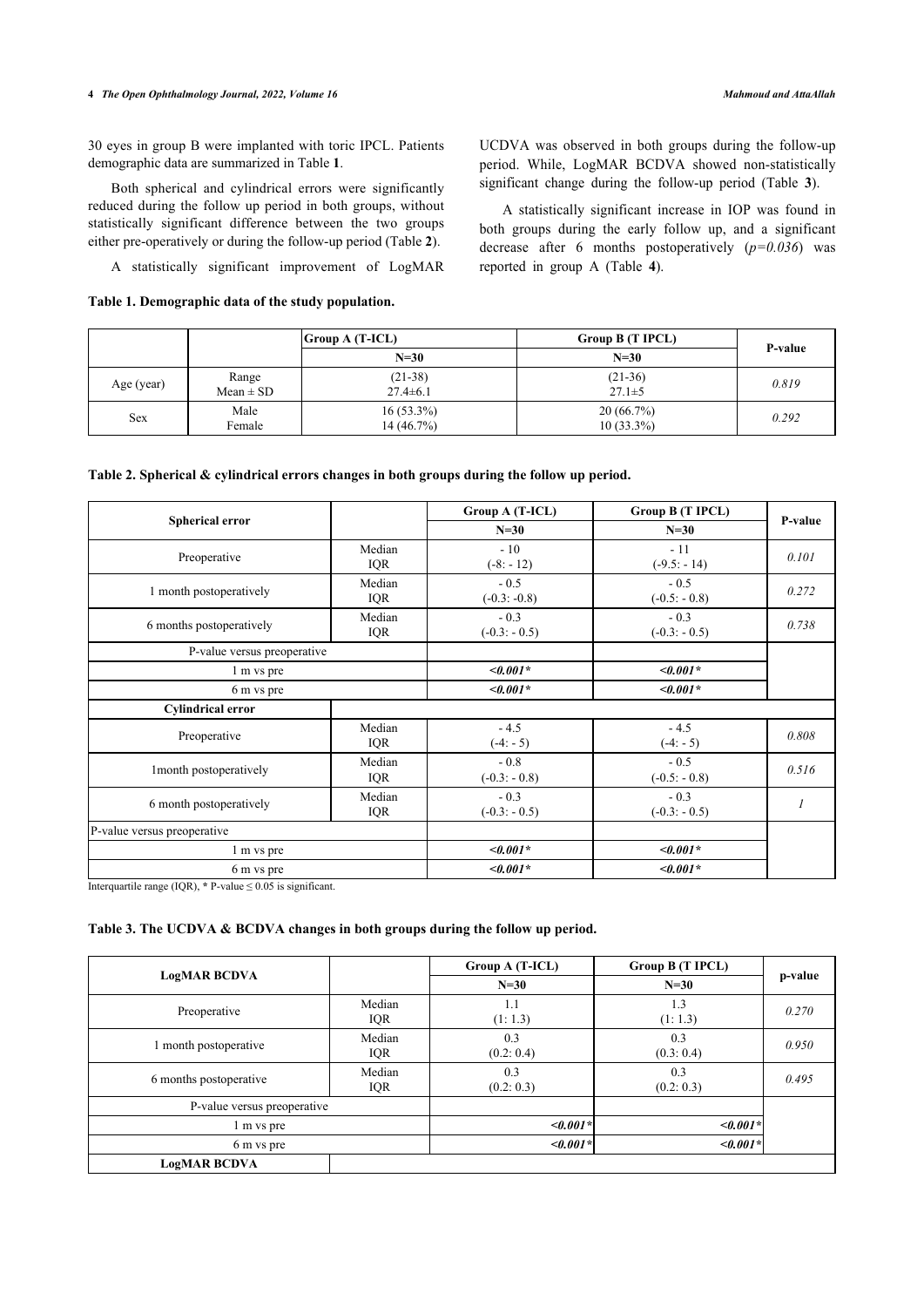#### *(Table 3) contd.....*

|                             |                      | Group A (T-ICL)   | Group B (T IPCL)  |         |
|-----------------------------|----------------------|-------------------|-------------------|---------|
| <b>LogMAR BCDVA</b>         |                      | $N=30$            | $N=30$            | p-value |
| Preoperative                | Median<br><b>IQR</b> | 0.2<br>(0.2: 0.3) | 0.2<br>(0.2:0.2)  | 0.379   |
| 1 month postoperative       | Median<br><b>IQR</b> | 0.2<br>(0.2: 0.3) | 0.2<br>(0.2: 0.3) | 0.403   |
| 6 months postoperative      | Median<br>IQR        | 0.2<br>(0.2: 0.2) | 0.2<br>(0:0.2)    | 0.418   |
| P-value versus preoperative |                      |                   |                   |         |
| 1 m vs pre                  |                      | 0.957             | 0.058             |         |
| 6 m vs pre                  |                      | 0.263             | 0.197             |         |

LogMAR: Logarithm of the minimal angle of resolution, UCDVA: Uncorrected Distant Visual Acuity, BCDVA: Best Corrected Distant Visual acuity, IQR: Interquartile range,  $*$  P value  $\leq$  0.05 is significant.

## <span id="page-4-0"></span>**Table 4. The IOP changes in both groups during follow up period.**

| <b>IOP</b>                  |                        | $Group A (T-ICL)$           | Group B (T IPCL)            |         |
|-----------------------------|------------------------|-----------------------------|-----------------------------|---------|
|                             |                        | $N=30$                      | $N=30$                      | P-value |
| Preoperatively              | Range<br>$Mean \pm SD$ | $(11-18)$<br>$14 \pm 1.8$   | $(12-15)$<br>$13.8 \pm 1.1$ | 0.559   |
| 1 month postoperative       | Range<br>$Mean \pm SD$ | $(12-19)$<br>$15.1 \pm 2.1$ | $(11-19)$<br>$15.3 \pm 2.3$ | 0.727   |
| 6 months postoperative      | Range<br>$Mean \pm SD$ | $(11-15)$<br>$13 \pm 1.3$   | $(10-19)$<br>$14.1 \pm 2.7$ | 0.059   |
| P-value versus preoperative |                        |                             |                             |         |
| l m vs pre                  |                        | $0.017*$                    | $0.001*$                    |         |
| 6 m vs pre<br>$\cdots$      |                        | $0.036*$                    | 0.564                       |         |

IOP: Intraocular pressure, SD: Standard Deviation,  $*P$  value  $\leq 0.05$  is significant

## <span id="page-4-1"></span>**Table 5. The central endothelial cell count changes in both groups during the follow up period.**

|                                |                        | Group A (T-ICL)                     | Group B (T IPCL)                      |         |  |
|--------------------------------|------------------------|-------------------------------------|---------------------------------------|---------|--|
| Central endothelial cell count |                        | $N=30$                              | $N=30$                                | P-value |  |
| Preoperatively                 | Range<br>$Mean \pm SD$ | $(2980 - 3322)$<br>$3140.6 \pm 118$ | $(3070 - 3290)$<br>3154.5±77.4        | 0.591   |  |
| 1 month postoperative          | Range<br>$Mean \pm SD$ | $(2900-3200)$<br>$3057.7 \pm 100.6$ | $(2800 - 3210)$<br>$3020.7 \pm 113.8$ | 0.187   |  |
| 6 months postoperative         | Range<br>$Mean \pm SD$ | $(2975 - 3275)$<br>$3135.1 \pm 100$ | $(2925 - 3290)$<br>$3130.8 \pm 95.3$  | 0.866   |  |
| P value versus preoperative    |                        |                                     |                                       |         |  |
| m vs pre                       |                        | $\leq 0.001*$                       | $\leq 0.001*$                         |         |  |
| 6 ms vs pre                    |                        | 0.564                               | 0.137                                 |         |  |

SD: Standard Deviation  $&$  \*P value  $\leq$  0.05 is significant.

In both study groups, the mean central corneal endothelial cell count was significantly decreased after 1 month and improved to reach near pre-operative values after 6 months postoperatively (Table **[5](#page-4-1)**).

## **4. DISCUSSION**

The prevalence of high myopia with astigmatism is high in Egypt. In a study conducted on 3442 students in their first academic year at Assiut University, Upper Egypt, refractive error was found in 360 of them. Compound myopic astigmatism was found in 257 out of 360 (71.39%) [\[12](#page-6-11)].

A large number of myopic persons have been able to improve their quality of life by removing their glasses or contact lenses since the introduction of corneal ablation surgery. Regardless of the fact that current photorefractive corneal surgeries have been demonstrated to be predictable and safe, they are still not appropriate for patients with thin corneas or high myopia [\[13](#page-6-12)].

In these cases, phakic IOLs are an acceptable treatment choice since they have a greater ability to correct higher degrees of refractive errors than LASIK and have no risk of corneal ectasia. pIOLs could be used in patients with stable keratoconus after corneal cross-linking [\[14](#page-7-0), [15\]](#page-7-1).

T-ICL is an FDA approved pIOL for the correction of myopia with astigmatism and many studies have confirmed the safety of T-ICL [\[16](#page-7-2) - [21](#page-7-3)]. But the cost-effective burden of T-ICL is considered a major concern in our locality. The toric IPCL is a good alternative implant for the correction of high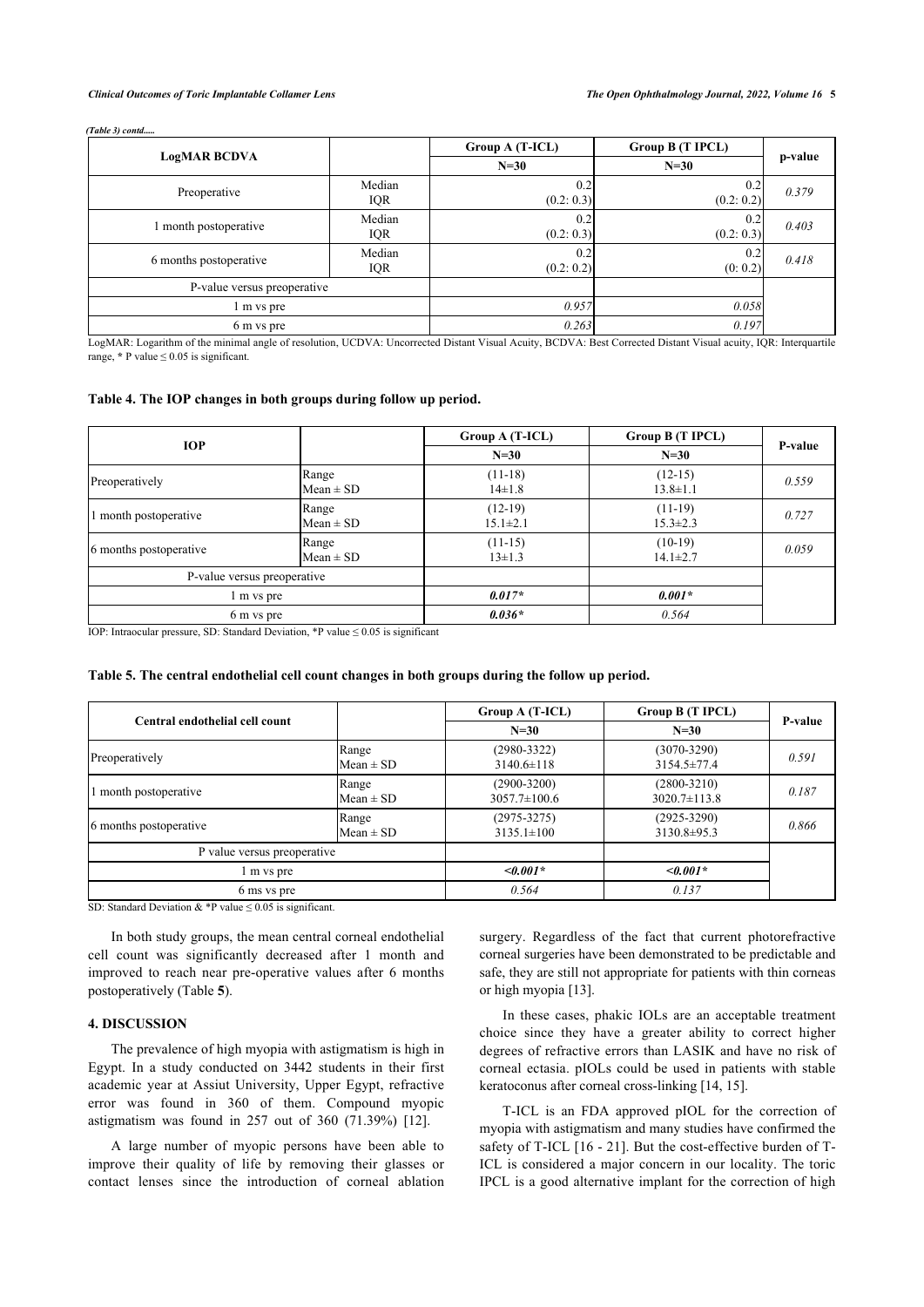myopia with astigmatism.

Our study aimed to compare the efficacy and safety of both implants (T-ICL and Toric IPCL) over 6 months follow-up period. To our knowledge, this is the first study to evaluate the clinical outcomes of toric IPCL for correction of high myopic astigmatism over 6 months follow-up period.

The current study included 60 myopic eyes, half of them were implanted with T-ICL and the other half were implanted with toric IPCL. Included patients were age-matched (age  $\geq$  21 years), had stable refraction with normal ocular examination, except for high myopia with astigmatism, who were unfit for keratorefractive surgeries. The included patients had myopia less than -18 D and astigmatism less than -6 D, as T-ICL could correct up to -18 D myopia and -6 D astigmatism while toric IPCL could correct up to -30 D myopia and -10 D astigmatism.

The primary efficacy outcome for the current study is the significant reduction in both spherical and cylindrical refractive errors with good predictability in both groups compared with preoperative values. In T-ICL group (A), the median spherical and cylindrical errors were significantly improved from (-10 D  $\&$  -4.5 D) pre-operatively to (-0.3 D  $\&$  - 0.3 D) at the end of a 6-month follow up period (Table**2**). Similarly, in the toric IPCL group (B), the median spherical and cylindrical errors were significantly improved from  $(-11 \text{ D} \& -4.5 \text{ D})$  preoperatively to  $(-0.3 \text{ D} \& -0.3 \text{ D})$  by the end of follow up period (Table **[2](#page-3-1)**). Good predictability was achieved with both types of implants, as the mean residual spherical and cylindrical errors were  $(-0.3 \text{ D} \& -0.3 \text{ respectively})$  at the end of follow-up period. Similar results were obtained from Sachdev *et al*. in their comparative study on two different implants (ICL, V4c and IPCL, V1), as residual spherical equivalent error ranged between 0.5 D and 1.0 D of the attempted correction in both groups, at the 12 months postoperative visit, although their study included toric and non-toric implantation with different implants designs [\[22](#page-7-4)].

A statistically significant improvement of UCDVA at 6 months postoperatively was another efficacy parameter for the two implants, as median preoperative LogMAR UCDVA was 1.1 and 1.3 in the ICL and IPCL groups, which was significantly improved to 0.3 in both groups at the end of follow-up period (Table **[3](#page-3-2)**). Similar results were reported from a study on two toric implants (Eyecryl Phakic Toric IOL or Visian Toric ICL) for myopic astigmatism correction. There was no significant difference between both groups along the 2 years follow up [[23\]](#page-7-5).

Both used pIOLs, in the current study, V4c T-ICL and IPCL V2.0 toric were implanted with no need for preoperative iridotomy or intraoperative peripheral iridectomy, as IPCL V2.0 TORIC was designed with a unique central hole (380 μm) in the optic for proper aqueous flow. V4c T-ICL, also has a central hole (360 μm) with two additional holes outside the optic helping aqueous outflow. In a previous study by Kawamorita *et al*., who evaluated aqueous humor dynamics in patients implanted with V4c model, they reported that the presence of a central hole in Hole-ICLs was beneficial in preventing cataract development due to sufficient aqueous diffusion and nutrients reaching the anterior surface of the lens that maintains adequate lens nutrition[[24\]](#page-7-6). This could be applied to current study results, as no eye in both groups developed cataract by the end of the follow-up period. Although cataract formation was the major complication of pIOLs in many previous studies, that could be referred to as longer follow-up periods and different pIOL designs.<sup>[10 & 25]</sup>

Over the 6 months follow-up period, IOP was maintained below 21 mm Hg in both groups, and no significant difference was reported between the two groups concerning IOP stability, which could be ascribed to the presence of a central hole within the optic of the two implants that maintained proper aqueous flow, reducing the possibility of the pupillary block and pigmentary glaucoma. A mild statistically significant increase in the IOP was reported in the first month postoperatively in both groups (p-value  $= 0.017$  and 0.001, respectively), possibly due to some retained viscoelastic material, postoperative inflammation, or steroid-induced glaucoma which is more common in highly myopic patients, and was managed by topical antiglaucoma medications, this was in agreement with previous study reports . [[26\]](#page-7-7)

Though the materials of both toric pIOLs used in this study were different, as T-ICL is manufactured from Collamer®, a proprietary hydroxyethyl methacrylate (HEMA)/porcinecollagen-based biocompatible polymer material, while T-IPCL is formed from a reinforced hybrid hydrophilic acrylic material, both lenses showed good biocompatibility with intraocular tissues. Lens biocompatibility was assessed in our study by two factors: effect on corneal endothelium and the incidence of adverse events (intense postoperative inflammation, hypopyon, or hyphema). Regarding the effect on the corneal endothelium, we observed a similar effect on the corneal endothelium for both lenses, as the central endothelial cell count was significantly reduced in the early postoperative period, possibly due to surgical trauma, and returned to near preoperative values after 6 months (Table **[5](#page-4-1)**). This agreed with results from previous studies held on ICL [\[27](#page-7-8)] and IPCL [\[28](#page-7-9)]. Sachdev *et al*. also reported no effect on ECD for both lenses; T-ICL (V4c) and toric IPCL (V1) over a 1-year follow-up period [\[22](#page-7-4)].

In current study, none of the eyes demonstrated excessive postoperative inflammatory reaction (endophthalmitis or hypopyon) or hyphema in both groups, and topical steroids were tapered gradually during the first month postoperatively, which indicates good compatibility for both implants. No cases of lens rotation or cataract were recorded during the follow up period.

Toric IPCL has some advantages over T-ICL in terms of surgical technique. We found that toric IPCL loading was much easier than T-ICL loading, which requires special instrumentation and a learning curve. For the implantation of both lenses, a temporal corneal incision was constructed, but the T-ICL had a longer incision length (3.2 mm) than the toric IPCL (2.8 mm), which could impact the final cylindrical error results due to induced astigmatism. The T-ICL had a diagram for axis detection after implantation, while the toric IPCL is customised for a 0-180 degree axis with no rotation. Toric IPCL can also correct a broader range of compound myopic astigmatism (myopia up to-30 D and astigmatism up to-10 D)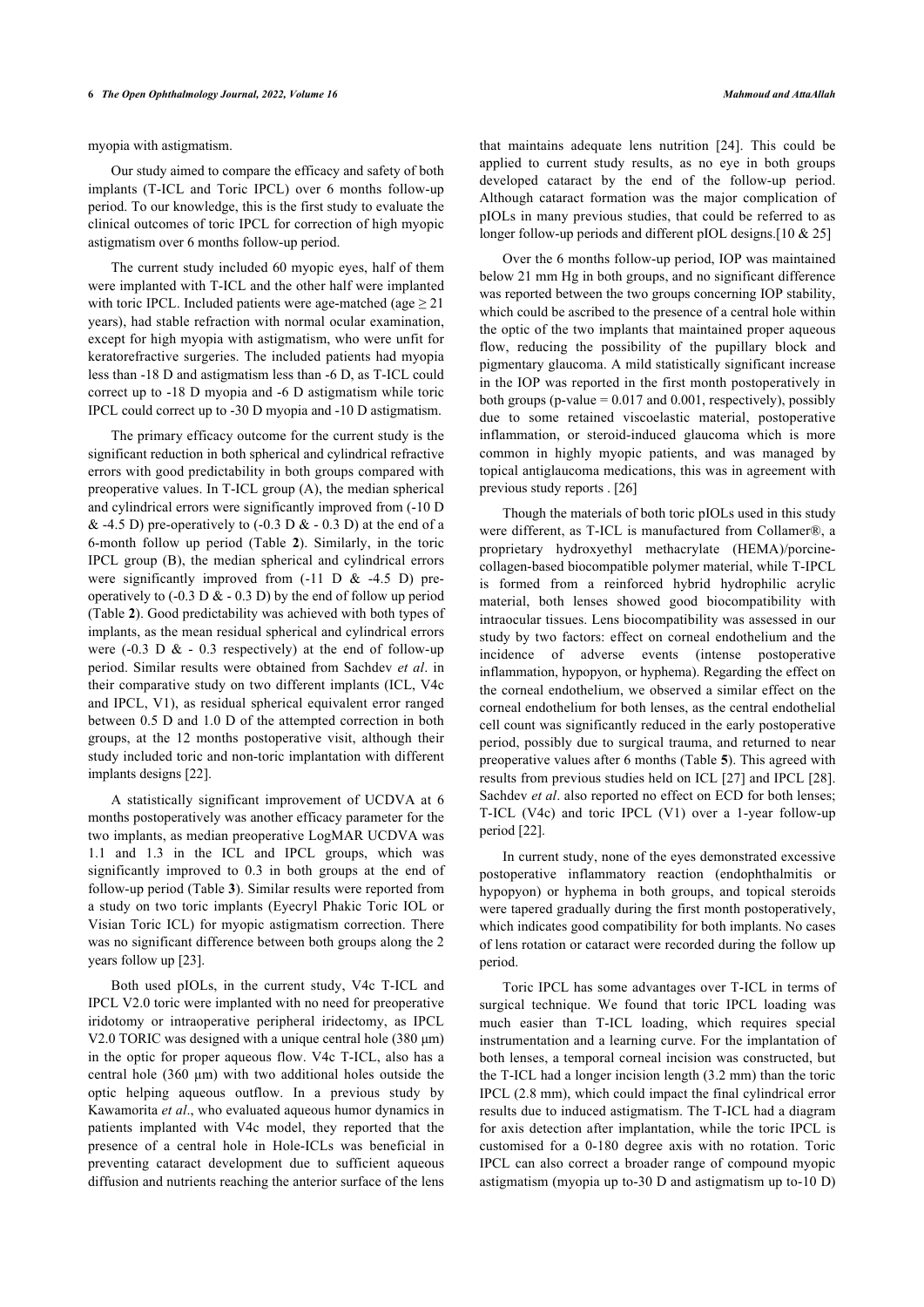than T-ICL (myopia up to-18 D and astigmatism up to-6 D).

Limitations to the current study are: the smaller sample size, the shorter follow up period, as longer follow up period may highlight certain adverse effects (ex; decentration), and finally lack of vault evaluation by ultrasound biomiscroscopy (UBM).

## **CONCLUSION**

In conclusion, Toric IPCL provided refractive correction, stability, and visual acuity improvement comparable with T-ICL results for correction of high myopia with astigmatism over 6 months follow-up period, with good biocompatibility. Toric IPCL is a suitable alternative to T-ICL for the management of high myopia with astigmatism, especially in developing countries. However, data over longer follow-up periods are needed to confirm its safety and stability.

## <span id="page-6-0"></span>**LIST OF ABBREVIATIONS**

<span id="page-6-4"></span><span id="page-6-3"></span><span id="page-6-2"></span><span id="page-6-1"></span>

| <b>T-ICL</b> | = Toric Implantable Collamer Lens                       |
|--------------|---------------------------------------------------------|
| <b>IPCL</b>  | = Toric Implantable Phakic Contact Lens                 |
| <b>IOP</b>   | $=$ Intraocular Pressure                                |
|              | $LogMAR = Logarithm of the Minimal Angle of Resolution$ |
| <b>PRK</b>   | = Photorefractive Keratectomy                           |
| LASIK        | $=$ Laser-Assisted in Situ Keratomileuses               |
| pIOL         | $=$ Phakic Intraocular Lens                             |
| ACD          | $=$ Anterior Chamber Depth                              |
| <b>BCDVA</b> | = Best-Corrected Distance Visual Acuity                 |
| UCDVA        | = Uncorrected Distance Visual Acuity                    |
| <b>WTW</b>   | $=$ White-to-White                                      |
| <b>SPSS</b>  | = Statistical Package for Social Sciences               |
| SD.          | $=$ Standard Deviation                                  |
| <b>IOR</b>   | $=$ Interquartile Range                                 |
| <b>HEMA</b>  | $=$ Hydroxyethyl Methacrylate                           |
| UBM          | = Ultrasound Biomiscroscopy                             |

# <span id="page-6-6"></span><span id="page-6-5"></span>**ETHICS APPROVAL AND CONSENT TO PARTICIPATE**

<span id="page-6-8"></span><span id="page-6-7"></span>The study had gained approval from Local Research Ethics Committee, Faculty of Medicine, Minia University Hospitals, Egypt, with approval No: 677-9/2020.

#### **HUMAN AND ANIMAL RIGHTS**

<span id="page-6-9"></span>No animals were used that are the basis of this study. All the human experiments were followed in accordance with the tenets of the Helsinki Declaration. Study registration number is: UMIN000043395 (retrospectively registered).

## **CONSENT FOR PUBLICATION**

<span id="page-6-10"></span>Written consent form was signed by all participants in the study.

# <span id="page-6-12"></span><span id="page-6-11"></span>**STANDARDS OF REPORTING**

STROBE guidelines were followed.

## **AVAILABILITY OF DATA AND MATERIALS**

Data are available from the corresponding author [H.R.A.] on reasonable request.

#### **FUNDING**

None.

## **CONFLICT OF INTEREST**

The authors declare no conflict of interest financial or otherwise.

#### **ACKNOWLEDGEMENTS**

Declared none.

## **REFERENCES**

- [1] Morgan IG, French AN, Ashby RS, *et al.* The epidemics of myopia: Aetiology and prevention. Prog Retin Eye Res 2018; 62: 134-49.<br>
Ihttp://dx.doi.org/10.1016/i preteveres 2017.09.0041 [PMID:  $[http://dx.doi.org/10.1016/j.preteyeres.2017.09.004]$ [28951126\]](http://www.ncbi.nlm.nih.gov/pubmed/28951126)
- [2] Ju Y, Gao XW, Ren B. Posterior chamber phakic intraocular lens implantation for high myopia. Int J Ophthalmol 2013; 6(6): 831-5. [PMID: [24392333\]](http://www.ncbi.nlm.nih.gov/pubmed/24392333)
- [3] Alió JL, Grzybowski A, Romaniuk D. Refractive lens exchange in modern practice: When and when not to do it? Eye Vis (Lond) 2014; 1(1): 10.
	- [\[http://dx.doi.org/10.1186/s40662-014-0010-2\]](http://dx.doi.org/10.1186/s40662-014-0010-2) [PMID: [26605356](http://www.ncbi.nlm.nih.gov/pubmed/26605356)]
- [4] Choi JH, Lim DH, Nam SW, Yang CM, Chung ES, Chung TY. Tenyear clinical outcomes after implantation of a posterior chamber phakic intraocular lens for myopia. J Cataract Refract Surg 2019; 45(11): 1555-61.

[\[http://dx.doi.org/10.1016/j.jcrs.2019.06.015](http://dx.doi.org/10.1016/j.jcrs.2019.06.015)] [PMID: [31587936\]](http://www.ncbi.nlm.nih.gov/pubmed/31587936)

[5] Coskunseven E, Kavadarli I, Sahin O, Kayhan B, Pallikaris I. Refractive outcomes of 20 eyes undergoing ICL implantation for correction of hyperopic astigmatism. J Refract Surg 2017; 33(9): 604-9.

[\[http://dx.doi.org/10.3928/1081597X-20170504-06](http://dx.doi.org/10.3928/1081597X-20170504-06)] [PMID: [28880335\]](http://www.ncbi.nlm.nih.gov/pubmed/28880335)

- [6] Nakamura T, Isogai N, Kojima T, Yoshida Y, Sugiyama Y. Posterior chamber phakic intraocular lens implantation for the correction of myopia and astigmatism: A retrospective 10 year follow-up study. Am J Ophthalmol 2019; 206: 1-10.
	- [\[http://dx.doi.org/10.1016/j.ajo.2019.04.024](http://dx.doi.org/10.1016/j.ajo.2019.04.024)] [PMID: [31078536](http://www.ncbi.nlm.nih.gov/pubmed/31078536)]
- [7] Torun N, Bertelmann E, Klamann MK, Maier AK, Liekfeld A, Gonnermann J. Posterior chamber phakic intraocular lens to correct myopia: Long-term follow-up. J Cataract Refract Surg 2013; 39(7): 1023-8.

[\[http://dx.doi.org/10.1016/j.jcrs.2013.01.041](http://dx.doi.org/10.1016/j.jcrs.2013.01.041)] [PMID: [23664355\]](http://www.ncbi.nlm.nih.gov/pubmed/23664355)

- [8] Igarashi A, Shimizu K, Kamiya K. Eight-year follow-up of posterior chamber phakic intraocular lens implantation for moderate to high myopia. Am J Ophthalmol 2014; 157: 532.
- [9] Vasavada V, Srivastava S, Vasavada SA, Sudhalkar A, Vasavada AR, Vasavada VA. Safety and efficacy of a new phakic posterior chamber IOL for correction of myopia: 3 years of follow-up. J Refract Surg 2018; 34(12): 817-23. [\[http://dx.doi.org/10.3928/1081597X-20181105-01](http://dx.doi.org/10.3928/1081597X-20181105-01)] [PMID: [30540364\]](http://www.ncbi.nlm.nih.gov/pubmed/30540364)
- [10] Alfonso JF, Fernández-Vega-Cueto L, Alfonso-Bartolozzi B, Montés-Micó R, Fernández-Vega L. Five-year follow-up of correction of myopia: Posterior chamber phakic intraocular lens with a central port design. J Refract Surg 2019; 35(3): 169-76. [\[http://dx.doi.org/10.3928/1081597X-20190118-01](http://dx.doi.org/10.3928/1081597X-20190118-01)] [PMID: [30855094\]](http://www.ncbi.nlm.nih.gov/pubmed/30855094)
- [11] Bianchi GR. Initial results from a new model of posterior chamber implantable phakic contact lens: IPCL V2.0. Med Hypothesis Discov Innov Ophthalmol 2019; 8(2): 57-63. [PMID: [31263713\]](http://www.ncbi.nlm.nih.gov/pubmed/31263713)
- [12] Massoud MS, Nassr MA. Refractive errors among students enrolled in Assiut University, Egypt. J Egypt Ophthalmol Soc 2015; 108: 21-5. [\[http://dx.doi.org/10.4103/2090-0686.161373\]](http://dx.doi.org/10.4103/2090-0686.161373)
- [13] Ondategui JC, Vilaseca M, Arjona M, *et al.* Optical quality after